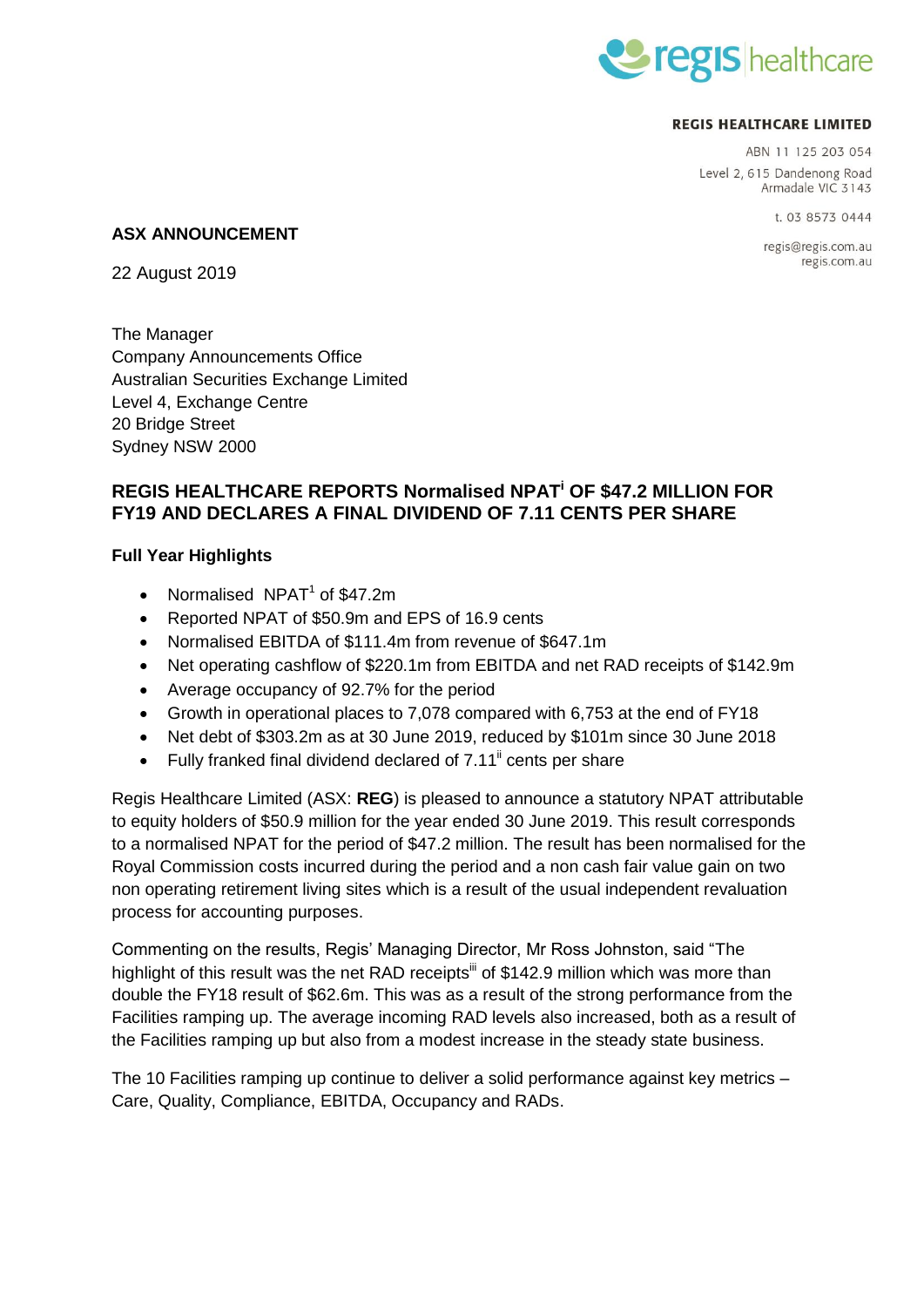

However the EBITDA contributions from growth were more than offset by headwinds from a number of factors, including the gap between the annual indexation (COPE) of 1.2% in FY19 compared with wages growth resulting from Enterprise Agreement (EA) increases in the aged care business of circa 3%. The headwinds also included the continued impact of Federal Government cutbacks to residential Aged Care funding, which were implemented in FY17 and FY18 and have been grandfathering in. This was despite the \$10.8m received in the second half of the period as a result of the Federal Government additional funding boost.

The Residential Aged Care Industry is also experiencing occupancy headwinds due to:

- public sentiment towards Aged Care
- negativity due to the Aged Care Royal Commission
- the number of new Facilities in the market
- increase in the number of new home care places

Overall, when factoring in market conditions, the Company delivered a solid result with normalised EBITDA and NPAT that were within the guidance ranges in the trading update announced on 6 June 2019."

## **Financial Results**

A summary of the FY19 financial results is as follows:

|                           | \$ million<br><b>FY19</b><br>Normalised <sup>1</sup> | \$ million<br><b>FY18</b><br>Normalised <sup>1</sup> | % variance<br>FY19 to<br><b>FY18</b> |
|---------------------------|------------------------------------------------------|------------------------------------------------------|--------------------------------------|
|                           |                                                      |                                                      |                                      |
| Revenue                   | 647.1                                                | 594.4                                                | 9%                                   |
| <b>EBITDA</b>             | 111.4                                                | 117.1                                                | (5%)                                 |
| <b>NPAT</b>               | 47.2                                                 | 56.9                                                 | (17%)                                |
| Net operating<br>cashflow | 220.1                                                | 133.8                                                |                                      |

Key contributors to the earnings result for the period are:

- Earnings reduction from COPE indexation of 1.2% versus expense increases of circa 3%
- The continued impact of Federal Government cutbacks to residential Aged Care funding, which were implemented in FY17 and FY18 and have been grandfathering in. This was partially offset by the additional government funding boost received of \$10.8m
- Decline in occupancy over the period
- Improved contributions from the Facilities ramping up.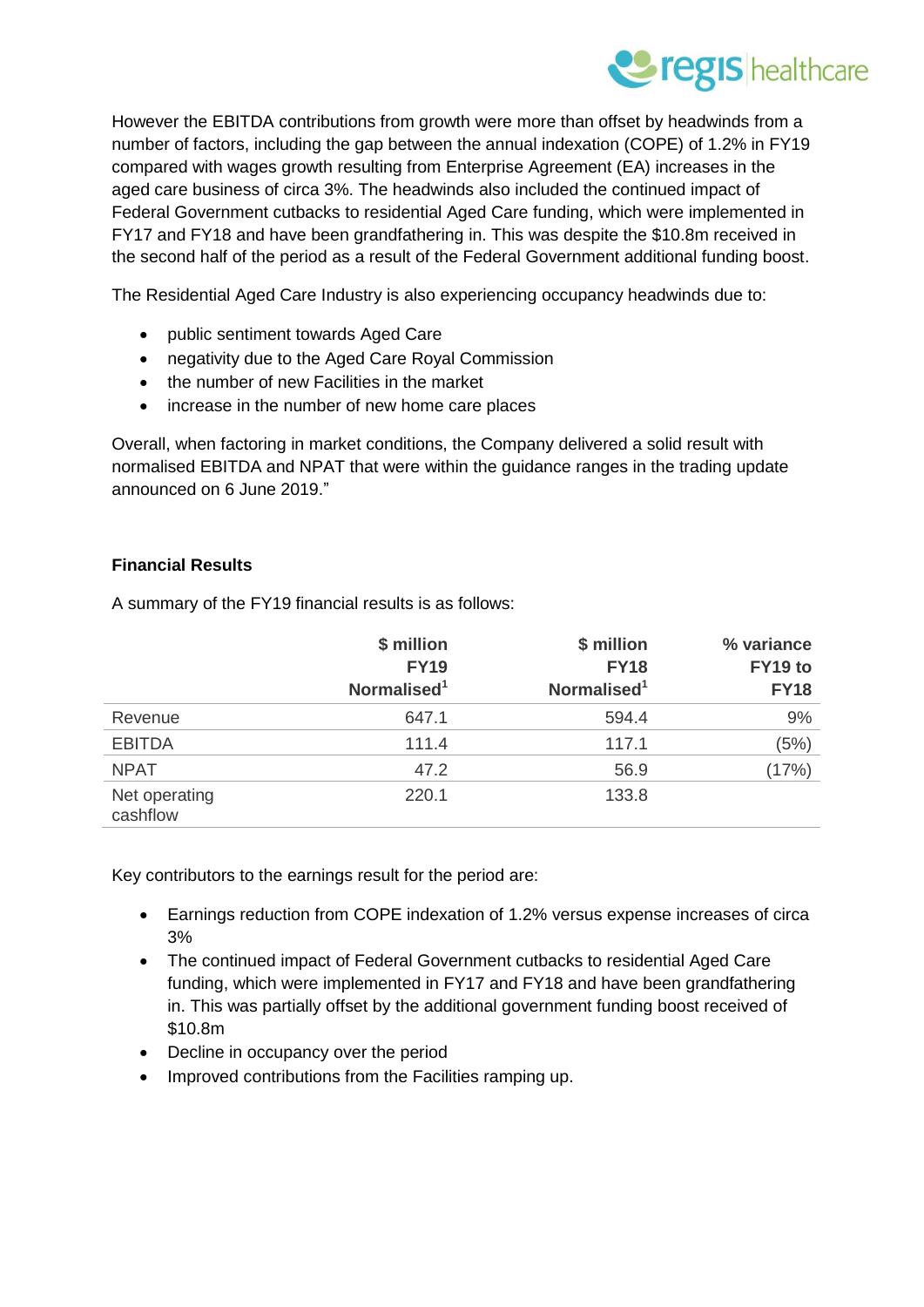

The \$86 million increase in operating cashflow was driven by RAD inflows:

- the number of RADs held increased as a result of the Facilities ramping up
- the average incoming RAD has grown to \$478.6k for FY19 compared with \$467.9k for FY18
- the profile of residents' choice in terms of RAD/DAP mix remains consistent with 57% of new residents<sup>iv</sup> entering Regis Facilities during FY19 choosing to pay a RAD, 6% choosing a DAP<sup>V</sup> and 37% choosing a combination RAD/DAP payment during the twelve month period

The Board has declared a final dividend of 7.11 cents per share. This represents 100% of reported NPAT (excluding the non cash fair value gain on the two retirement living sites), is fully franked and is payable on 26 September 2019.

#### **Market Position and Growth Strategy**

The Company delivered three new Facilities during FY19:

- Lutwyche, Brisbane (delivered August 2018, 130 operational places)
- Elermore Vale, Newcastle (delivered September 2018, 120 operational places)
- Port Coogee, Perth (delivered September 2018, 139 operational places)

The Company has now delivered 1,247 new places since May 2016. These developments have delivered high quality Facilities and are ramping up their operations with a focus on Care, Quality and Compliance, EBITDA, RAD and Occupancy.

As at 30 June 2019, 850 or 68%, of the 1,247 places were occupied and \$240m of net RAD cashflow had been collected. It is anticipated that a further \$90m-\$140m of net RAD cashflow will come from the remaining new places.

The future development program includes two new Facilities and two extension projects for which construction is planned to commence in FY20 and FY21, and a further two development projects planned for the periods beyond this. In total these would deliver circa 655 new places. It is anticipated that circa \$70m capex will be invested in these developments in FY20.

Integration activities associated with the Presbyterian Care Tasmania acquisition, which completed on 1 August 2017 and comprised 287 places, continued to progress well, with this portfolio of three Facilities becoming EPS accretive in FY19 and continuing to progress towards the Company proforma run rate.

Acquisition opportunities continue to be assessed against the Company's criteria as they arise.

### **FY20 Outlook**

With regard to FY20, as per the 6 June trading update, the Company anticipates normalised EBITDA to be circa \$105m.

This reflects the increase in EBITDA in FY20 from the ramping up Facilities being partially offset by the difference between the annual indexation (COPE) increase to Government care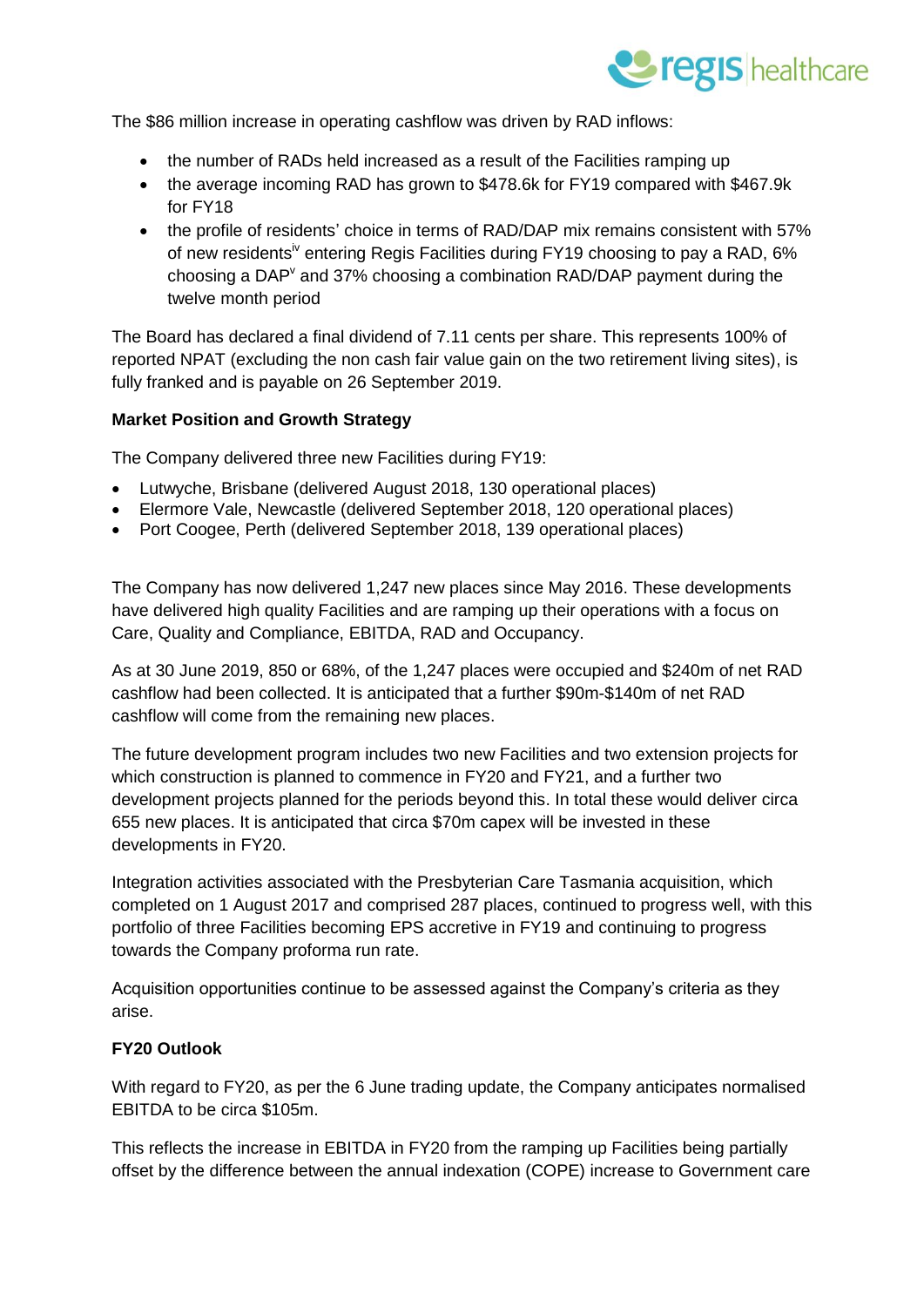

income and the annual expense increases, including EA and other expense increases. These are anticipated to be circa 1.4% and 3% respectively.

It is expected that FY20 will incur some non recurrent expenses including those relating to the implementation of regulatory changes (which include the adoption of the Single Aged Care Quality Framework, the introduction of the Quality Indicators reporting requirements and the implementation of the Charter of Aged Care Rights) coming into effect from 1 July 2019. The total of these expenses is estimated to be circa \$3m.

Normalised NPAT for FY20 is expected to be circa \$38m, principally as a result of higher depreciation expense due to the continued ramp up of the Facilities delivered from the development program.

Full year Aged Care capex spend is anticipated to be circa \$70m which includes the commencement of construction for the next 3 Aged Care developments.

The company will continue to be disciplined with its balance sheet management whilst remaining focused on value enhancing growth opportunities. This will include a strategy to unlock the value of the Retirement Living assets.

It is anticipated that Facilities ramping up will contribute EBITDA of circa \$22m per annum when all new developments reach their steady state in FY21, growing from \$6.3m in FY19.

In FY20 and FY21, a further \$90m - \$140m of net RAD cashflow is anticipated to come from the completion of the ramp up of the new Facilities which comprised 1,247 new places.

For the FY20 year, it is anticipated that the Company's Franking % will be in the range of 50% to 70%. The board intends to continue with the approach of paying out up to 100% of NPAT as a dividend.

For further information, contact:

Kirsty Nottle

Executive General Manager Investor Relations T 03 8573 0444 E [knottle@regis.com.au](mailto:knottle@regis.com.au)

A teleconference and webcast will be held by Regis' Managing Director Mr Ross Johnston and CFO Mr David Noonan at 11am AEDT. Dial in or login details are provided on the following webpage:

<https://www.regis.com.au/investor-information/forward-calendar/>